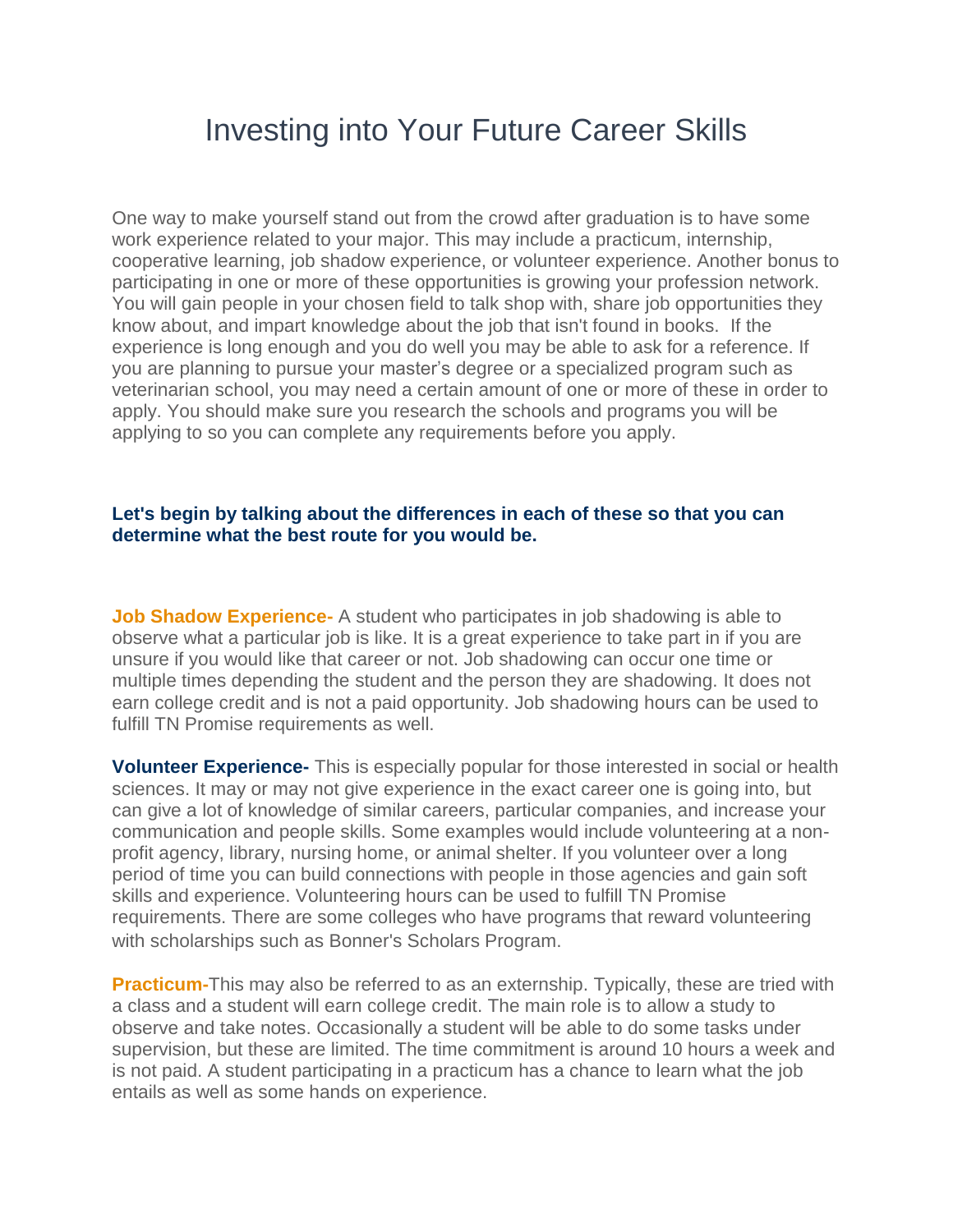**Internship-** An internship is more intense than a practicum as the amount of work hours and job responsibilities increase. The hours can even mimic a full time working schedule. The student will work under supervision at the sight as well as have someone from the school come to monitor their progress. An internship may be paid or unpaid. If it is through the school and is required for graduation it is often unpaid in money but does give college credit. An example of this would be student teaching requirements for those pursuing an education degree. A student participating in an internship is able to gain a lot of hands on experience as they complete the same tasks as one would in the job itself with the only difference being they are supervised. Often an internship pairs work experience with an internship class at the college. A student must meet certain competencies set out in their class curriculum while at the internship site. Usually an internship is only one semester at the undergraduate level, but can be two semesters for certain programs.

**Cooperative Learning-** Cooperative learning is similar to an internship in that a student combines classroom learning with supervised work experience. A cooperative is set up between the school, work site, and the student. It is often longer than one semester (so one year or longer) and will alternate class time with in the field time. Usually a cooperative learning experience is paid.

**Now that you recognize the importance and benefits of an internship, you might how and where can you find one? Improving your chances at landing a college internship often starts with finding (and applying) for as many as possible- so as long as they align, with your career goals. The more options you have, the better your chances.**

- 1. **Start by asking your school about internships.** This should always be the first place to check for internships. Speak with your advisor who can help guide you in the right direction about upcoming internships for college students and inform you which internship will satisfy certain required credits for your degree. Your school probably has a career service department with more of this information.
- 2. **Look for internships on company websites.** Is there a specific company that you've always wanted to work for? Make a list of the companies where you would like to intern, and then visit each company website. Look for a careers page on the website (sometimes at the bottom of the page) and see if there is a separate section for internships.
- 3. **Search online job boards for internships for college students.** There are tons of job boards out there- Monster, Glassdoor, Indeed, and CareerBuilder, among dozens of others. These aren't just websites for jobs, they're also a great resource for internships. Narrow down the search to include internships or add the word "internship" to any job search phrase that matches what you're looking for. There are several sites that are exclusively for finding internships and entry-